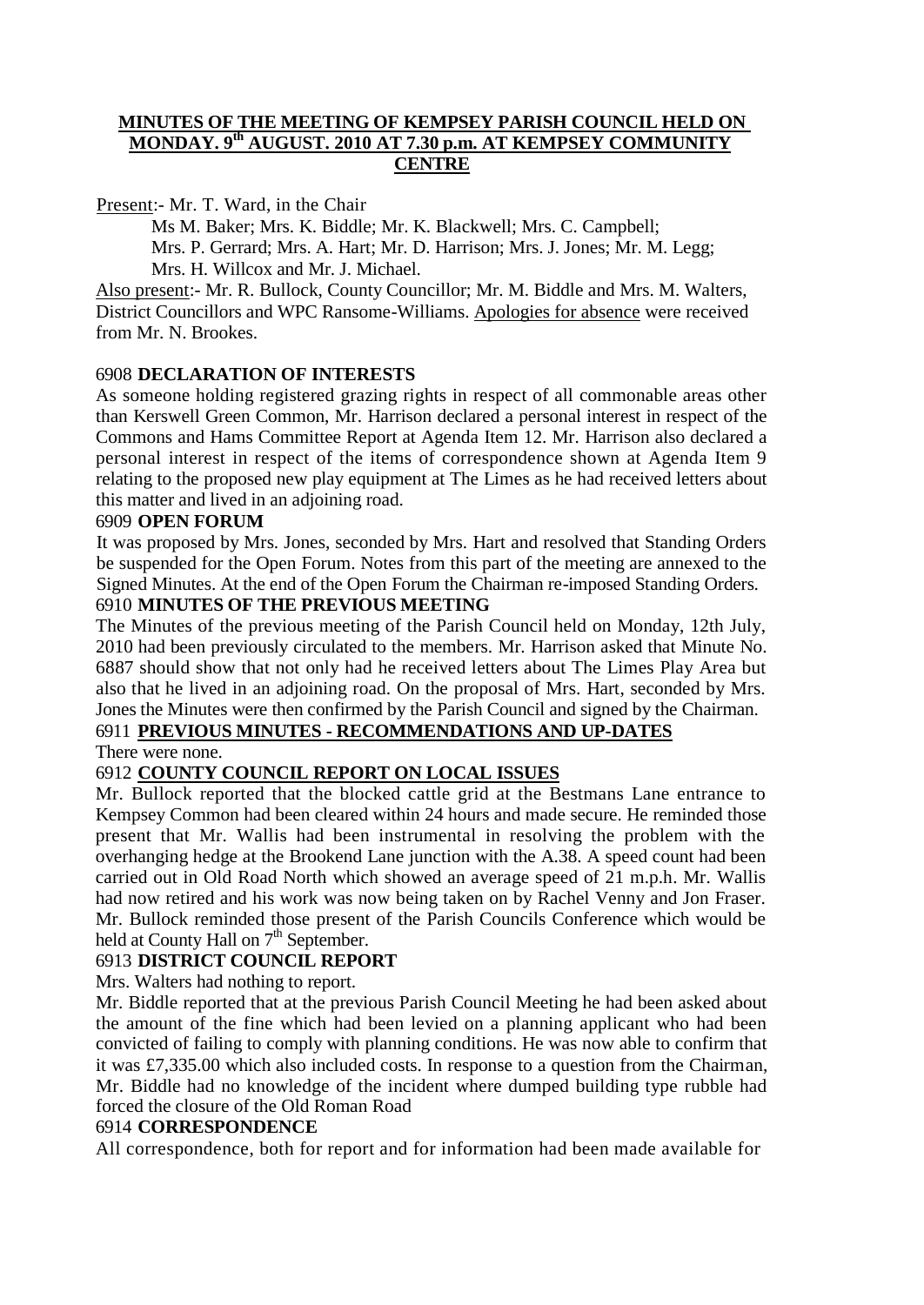explained to Mrs. Goodreds that the Parish Council's contractor had been employed to top the commons and not to mow and bale the grass. The small uncut areas had to be left each year to encourage the butterflies and insects.

### **6915 ENVIRONMENT COMMITTEE**

There was nothing to report.

### **6916 PLANNING REPORT**

(a) For report - MH 850/10 and MH 869/10 - The Nash

The Parish Council had no objections to either of these applications.

(c) Report on District Council Planning Decisions

The Clerk reported the planning decisions which had been notified by the District Council.

# **6917 COMMONS AND HAMS COMMITTEE REPORT**

Mr. Harrison had previously declared a personal interest in this report. The Committee Chairman reported that he was in correspondence with Natural England about the new fencing which had been installed at Ashmoor Common and which had not been done to specification. Agreement had been received from Croome Estate in respect of this new line of fencing. It was hoped that the contractor would start work at Normoor Common the following week but the specification for the ditching works at Kerswell Green Common had not yet been sent out. A fire hydrant at Kerswell Green had been covered over by ditching works and a working party would dig it out to expose it. The Committee Chairman then reported that he had been talking with some people who did not have common rights and who were claiming to be using the turnout of other commoners. He concluded by reporting that The Lower Ham became commonable on  $12<sup>th</sup>$  August. Mr. Legg pointed out that there was a *hazard* at Kerswell Green because the contractor who had topped the grass on the common had not cut to the roadside. It was pointed out that the cutting of roadside verges was a County Council matter.

## **6918 RECREATION COMMITTEE REPORT**

Mrs. Campbell, the Committee Co-Chairman reported that in order to secure funding for the new play items at the Playing Field, it would be necessary to make a planning application costing £85.00 for works on the roof of the Youth Club Go-Store. It was proposed by Mrs. Willcox, seconded by Mrs. Campbell and unanimously resolved that the Parish Council should authorise payment of £85.00 to make the planning application. Mrs. Campbell then reported that she had now received 4 estimates for repairs to chain link fencing at the Playing Field. These estimates were in the sums of £726 plus VAT, £1,800 and £400. The fourth contractor was not prepared to re-string the line of fencing, as had been requested, and had quoted £1,070.00 plus VAT to replace the line of fencing. On the proposal of Mrs. Campbell, seconded by Mrs. Gerrard the Parish Council resolved to accept the lowest estimate in the sum of £400. The Clerk was instructed not to pay the contractor until a satisfactory inspection had been made of the finished works.

## **6919 COMMUNITY CENTRE COMMITTEE REPORT**

The Parish Council noted that the works using the COMMA grant for Room 1 improvements would be carried out during August. The Chairman pointed out that the Parish Council was still waiting for Magic Moments Nursery to indicate when their upstairs room would be cleared of furniture and carpets in order that an inspection could be made of the floor.

### **6920 PARISH COUNCIL CHAIRMAN'S MONTHLY UPDATE**

## **The Parish Council Chairman had no report.**

#### **6921 RECEIPTS & PAYMENTS/RECONCILIATION OF BALANCES TO 31/7/10 The receipts and payments/bank reconciliation to 31st July, 2010 was not available. 6922 CONFIRMATION OF ACTION**

On the proposal of Mrs. Hart, seconded by Mrs. Gerrard the Parish Council ratified the payment of the following urgent accounts which had been made under delegated powers :-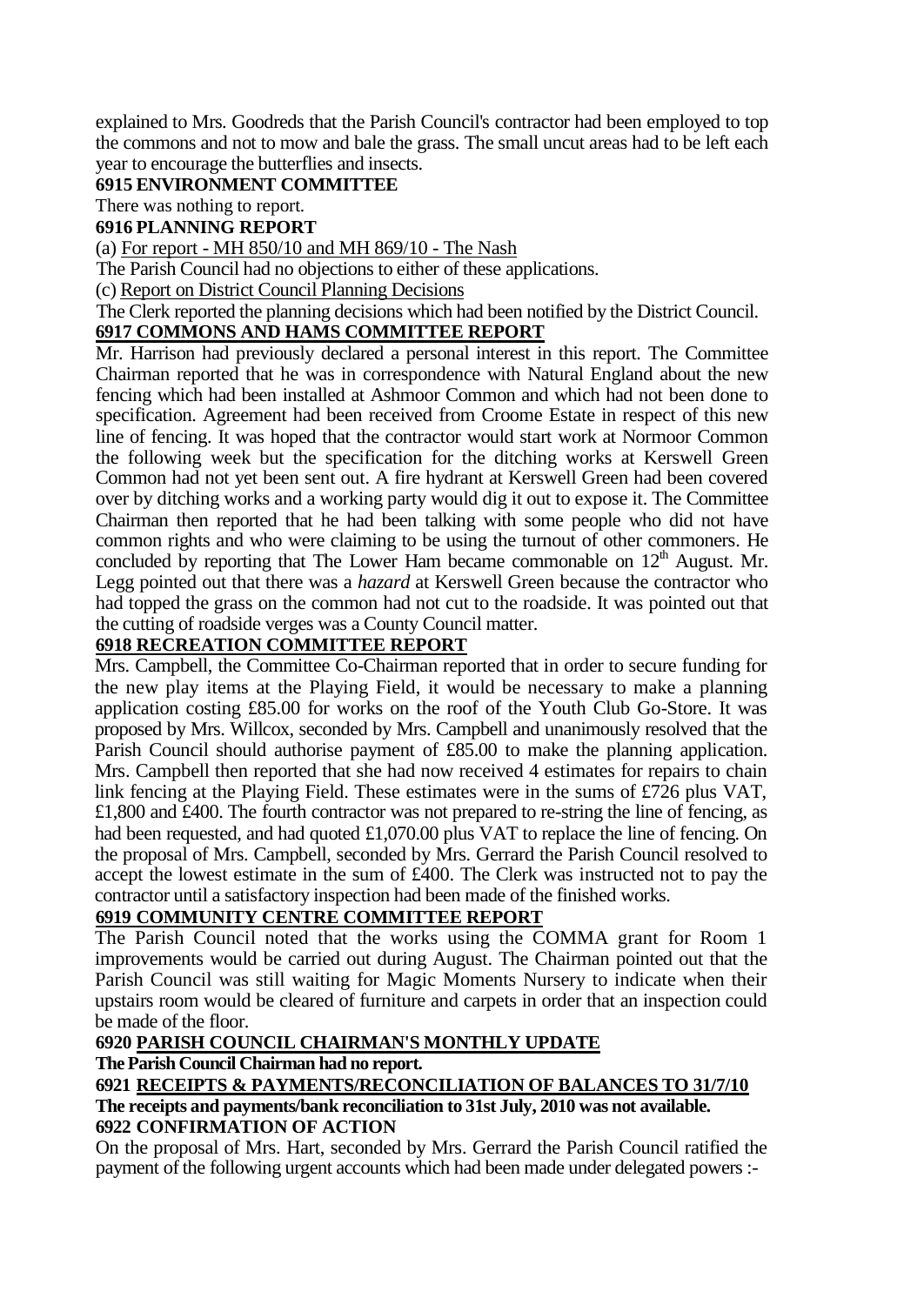inspection by Parish Council Members between 7.00 p.m. and 7.30 p.m.

Mr. Harrison asked the Chairman how the Parish Council intended to respond to the letters which had been received from residents of The Limes? The Chairman stated that the Parish Council had publicly made their position clear about what they intended to do and that this would be a reasonable response to the letters.

*(a)* Mr. P. Scurrell - Additional play equipment at Playing Field

Mr. Scurrell's concerns were noted. The Chairman pointed out that the emerging proposals for the new play equipment at the Playing Field were in two parts, firstly to upgrade and carry out safety works to the existing play equipment and secondly to install a zip wire and bird's nest swing. The area had been identified where the new equipment

would go and the process was now ongoing. The element to put a top on the Go-Store would require planning permission. Mrs. Campbell pointed out that the consultation

process had not yet finished.

(c) Mrs. L. Jenkins,Secretary of Brookend Residents Association-Request for documents The Clerk pointed out that Mrs. Jenkins was asking for a copy of the delegated powers and procedures given to Working parties under the Parish Council's office. The Chairman

agreed to help with drafting the response.

flvf) Mr. J. Godlev - Speed of traffic in Green Street

Mr. Bullock agreed to deal with this matter.

(N) Natural England - Changes to the structure of Environmental Stewardship

This letter was handed to the Chairman of the Commons and Hams Committee for information.

(CO Mrs. P. Webster-Assistant Land Steward-Ashmoor Common-Fencing/trees

This letter was handed to the Chairman of the Commons and Hams Committee for information.

(P) Mr. B. Kisslingburv - Access to The Lower Ham

The Chairman of the Commons and Hams Committee reported that the signs at the entrance to The Lower Ham, which were totally illegal had been removed and the County Council was involved in this matter. The Lower Ham was an open access area and he asked that this point should be included in the Parish Magazine Extract.

(Q) WCC-The Lower Ham

The Chairman of the Commons and Hams Committee reported that the County Council had now written to Mr. Quibell stating the legal position in relation to The Lower Ham. (S) Planning Aid West Midlands - Spring 2010 Issue

This document was handed to the Chairman for reference.

(T) Advantage West Midlands - Rural development Plan for England

The document was handed to the Chairman as it related to Leader funding.

(U) MHDC-Planning applications for extension of time for commencement of works

The Parish Council noted the contents of this email.

*(V)* Mr. R. Bowlev - Request for current StandinR Orders/Financial Regulations/Code of Conduct and Member/Officer Protocol

The Clerk was asked to check through the documents shown on the Website to ensure that they were up to date and advise Mr. Bowley accordingly.

(W) Mr. R. Bowlev - Questions in his previous letter not answered.

It was noted that an explanatory letter about declarations of prejudicial interests by Members of the Parish Council had already been sent to Mr. Bowley. The Clerk was asked to inform him that it had previously been agreed that the matter of quorums at Committee meetings would be included on the Agenda for the next meeting of the Finance and General Purposes Committee.

(X) Mrs. J. Goodreds - Grass topping at Stonehall Common

It was noted that the Chairman of the Commons and Hams Committee had already